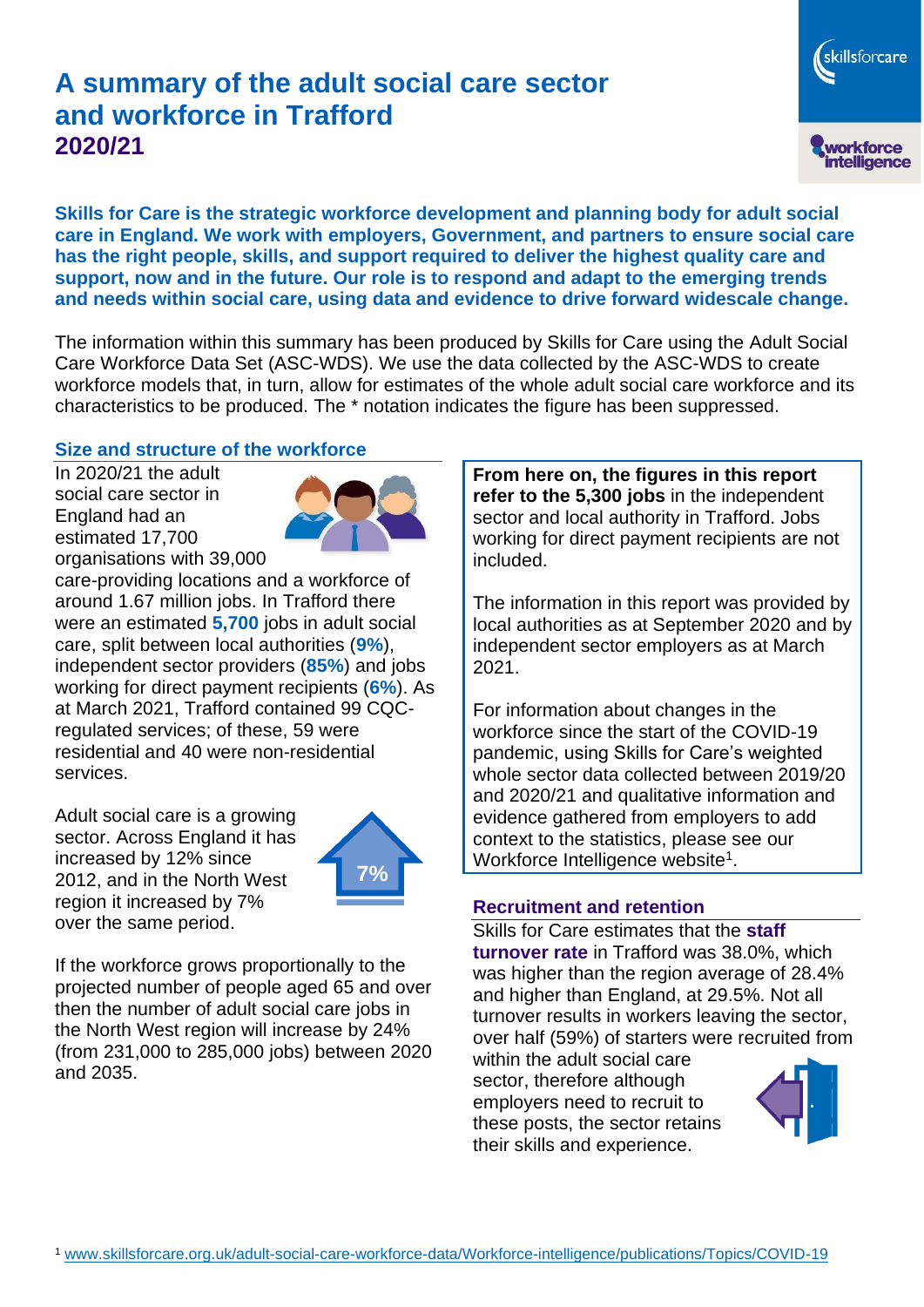Adult social care has an experienced 'core' of workers. Workers in Trafford had on average **8.6 years of experience in the sector** and 79% of the workforce had been working in the sector for at least three years.

Using both workforce intelligence evidence and our links with employers and stakeholders across England, we know that recruitment and retention is one of the largest issues faced by employers. We have many resources and tools available to help, for example the 'Values-based recruitment and retention toolkit'<sup>2</sup> and 'Seeing potential: widen your talent pool'. <sup>3</sup> For more information please visit: [www.skillsforcare.org.uk/recruitment-retention](http://www.skillsforcare.org.uk/recruitment-retention)

### **Employment information**

We estimate Trafford had **5,300** adult social care jobs employed in the local authority and independent sectors. These included 400 managerial roles, 250 regulated professionals, 3,900 direct care (including 3,400 care workers), and 750 othernon-care proving roles.

The average number of **sickness days** taken in the last year in Trafford was 10.9, (10.9 in North West and 9.5 across England). With an estimated directly employed workforce of 4,900, this would mean employers in Trafford lost approximately **54,000 days to sickness in 2020/21**. In England levels of staff sickness have nearly doubled over the course of the pandemic between 2019/20 and 2020/21, in total around 6 million extra days were lost to sickness than in the year before.

Almost a third (28%) of the workforce in Trafford were on zero-hours contracts. Around a half (50%) of the workforce usually worked full-time hours and 50% were part-time.

### **Chart 1. Proportion of workers on zero hours contracts by area**

**England** North West **Trafford** 



## **Workforce demographics**

The majority (82%) of the workforce in Trafford were female, and the average age was 42.9 years old. Workers aged 24 and



under made up 9% of the workforce and workers aged over 55 represented 23%. Given this age profile approximately 1,200 people will be reaching retirement age in the next 10 years.

Nationality varied by region, in England 83% of the workforce identified as British, while in the North West region this was 93%. An estimated 86% of the workforce in Trafford identified as British, 6% identified as of an EU nationality and 8% a non-EU nationality, therefore there was a similar reliance on EU and non-EU workers.

### **Pay**



Table 1 shows the full-time equivalent annual or hourly pay rate of selected job roles in Trafford (area), North West (region) and England. All figures

represent the independent sector as at March 2021, except social workers which represent the local authority sector as at September 2020. At the time of analysis, the National Living Wage was £8.72.

#### **Table 1. Average pay rate of selected job roles by area**

|                                 | <b>England</b> | <b>Region</b> | Area    |
|---------------------------------|----------------|---------------|---------|
| Full-time equivalent annual pay |                |               |         |
| Social Worker <sup>t</sup>      | £37,100        | £35,300       | £37,600 |
| Registered nurse                | £33,600        | £32,500       | £33,400 |
| Hourly pay                      |                |               |         |
| National Living<br>Wage         | £8.72          | £8.72         | £8.72   |
| Senior care worker              | £10.00         | £9.80         | £9.76   |
| Care worker                     | £9.29          | £9.08         | £9.36   |
| Support and<br>outreach         | £9.53          | £9.20         | £9.44   |

†Local authority social workers only.

Please note that pay varies by sector, with local authority pay generally being higher than independent sector pay.

[www.skillsforcare.org.uk/vba](http://www.skillsforcare.org.uk/vba)